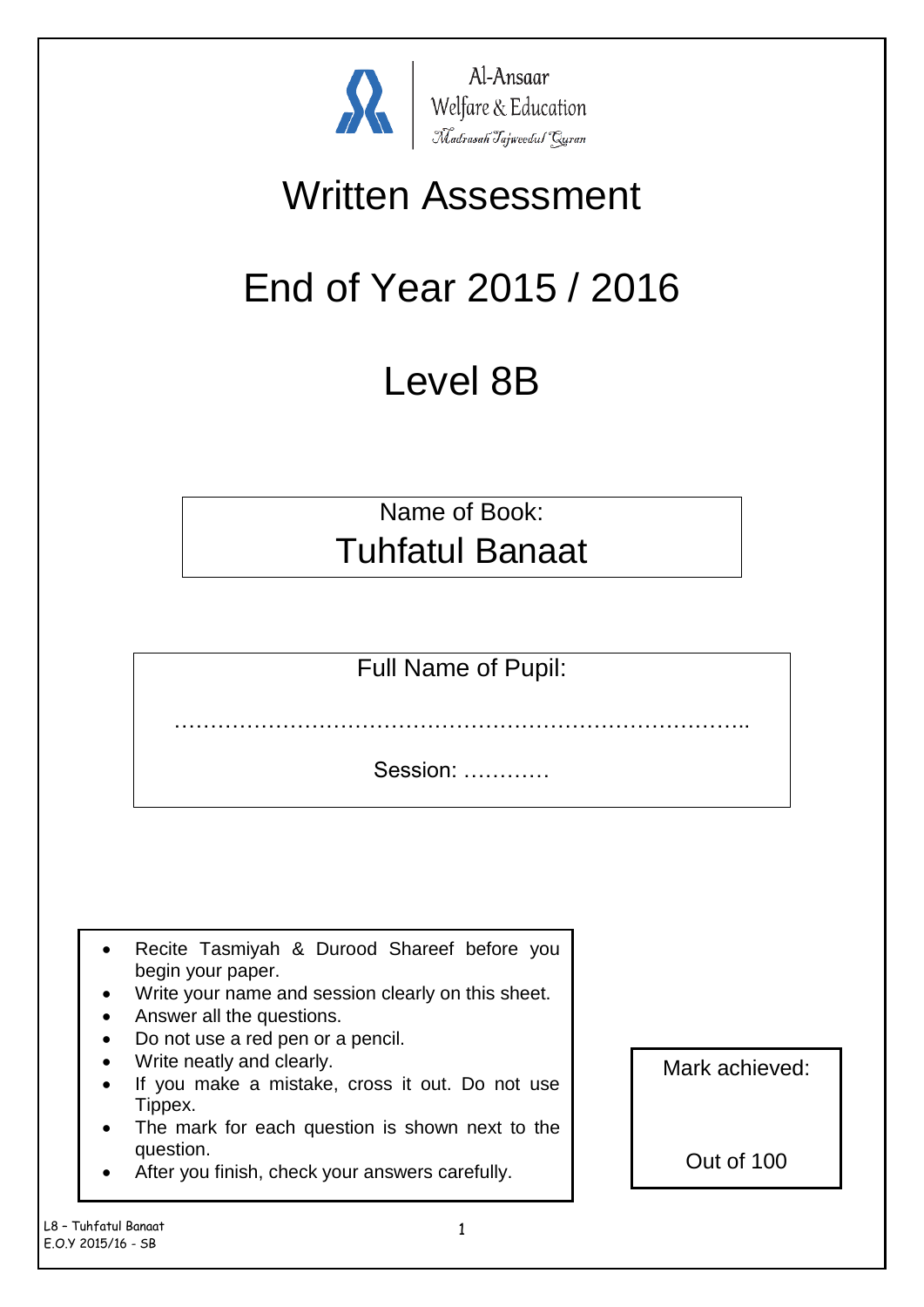#### Section A

Answer the following questions:

| 1. What does 'Ashraful Makhloogaat' mean?                                                    | (2) |
|----------------------------------------------------------------------------------------------|-----|
| 2. Why is the time a female experiences her first Haydh so important? (2)                    |     |
| 3. What is the name of the special and unique organ Allah has created in a<br>female's body? | (2) |
| 4. Fill in the blanks:                                                                       | (6) |
| The ___________ is about the size of your _____________ and is shaped like a                 |     |
| pear turned upside down. Its walls are with the stretchy with the Each                       |     |
| month a ____________ builds up on the walls of the womb. The body then                       |     |
| sheds this lining. This shedding is called ________________.                                 |     |

5. What three things does the discharge consist of? (3)

| Discharge consists of |
|-----------------------|
|                       |
|                       |
|                       |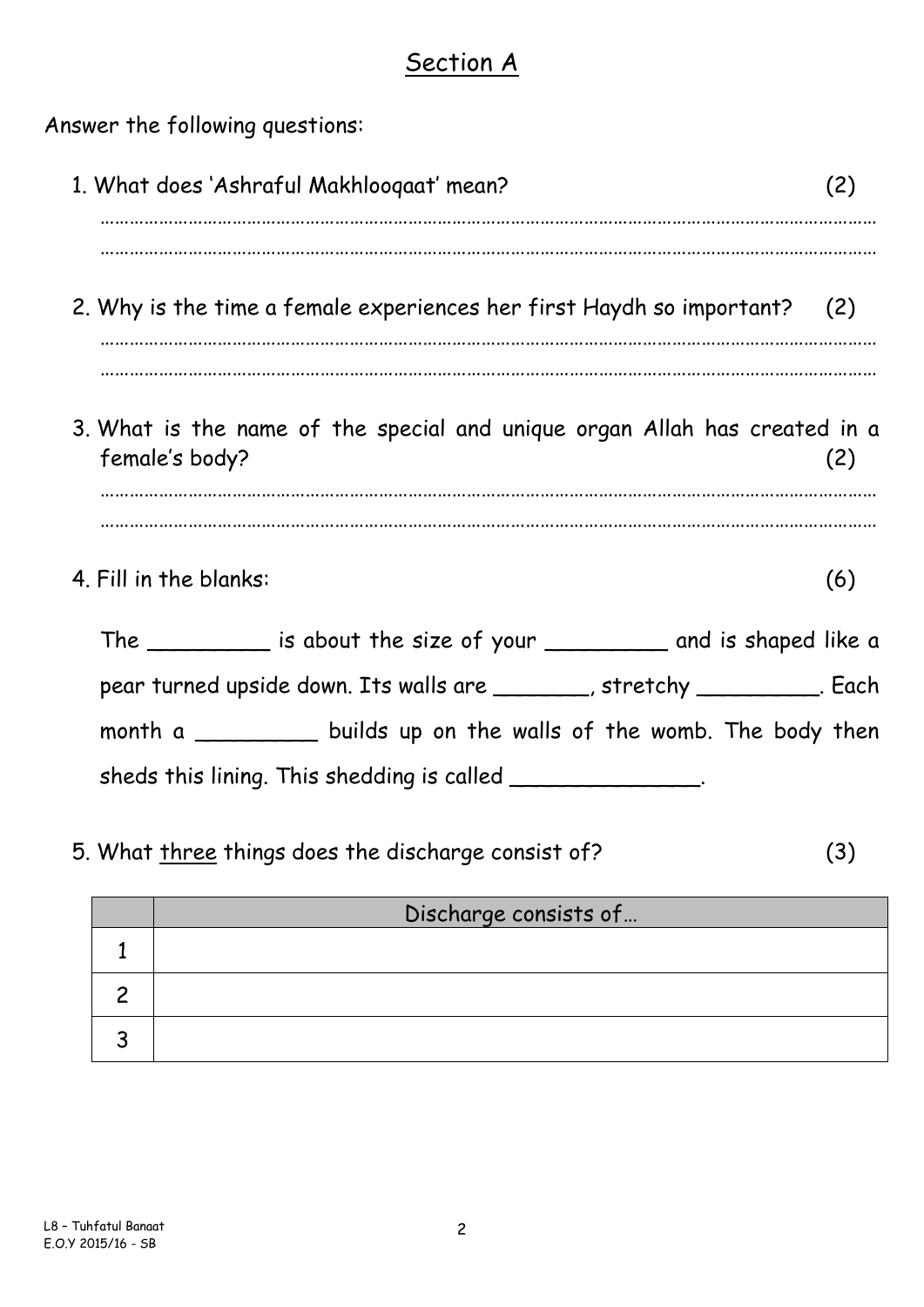6. Describe the colour of the discharge at the beginning, middle and end of your Haydh? (3)

…………………………………………………………………………………………………………………………………………… …………………………………………………………………………………………………………………………………………… ……………………………………………………………………………………………………………………………………………

7. Complete the following. (4)

| A girl is said to be Baaligah if she experiences |
|--------------------------------------------------|
|                                                  |
|                                                  |
|                                                  |
|                                                  |

8. What laws become Fardh on a girl after reaching the age of puberty? (2)

……………………………………………………………………………………………………………………………………………

9. Why is Ghusl Fardh after Haydh stops? (2)

……………………………………………………………………………………………………………………………………………

……………………………………………………………………………………………………………………………………………

……………………………………………………………………………………………………………………………………………

10. Wearing a sanitary pad is… - Circle the correct answer. (1)

- Fardh
- Mustahab
- Sunnah

11. What four things is a girl prohibited from in the state of impurity? (2)

| Prohibited from |
|-----------------|
|                 |
|                 |
|                 |
|                 |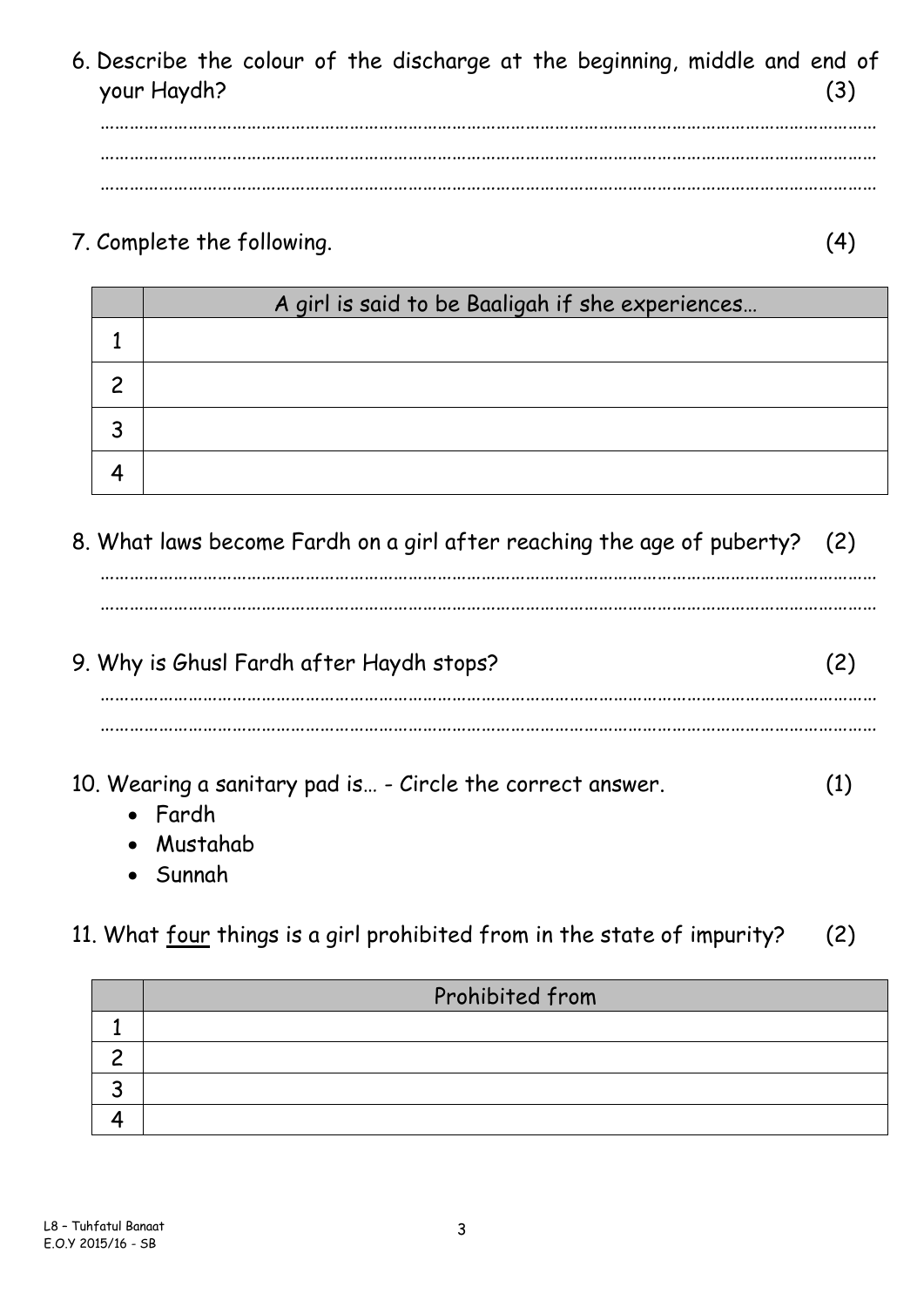12. What is the Satr for a female? (2) …………………………………………………………………………………………………………………………………………… …………………………………………………………………………………………………………………………………………… 13. If the Satr is exposed, what does it lead to? (2) …………………………………………………………………………………………………………………………………………… ……………………………………………………………………………………………………………………………………………

#### 14. Fill in the table below. (4)

|                 | Who are they? | How to cover in front of them. |
|-----------------|---------------|--------------------------------|
| Mahram          |               |                                |
| Ghair<br>Mahram |               |                                |

| 15. When should a girl start observing the laws of Satr? |  |
|----------------------------------------------------------|--|
|                                                          |  |

## 16. List five symptoms you can experience before your first Haydh. (5)

| $17.$ It is | to remove unwanted hair. (circle the correct answer) | (1) |
|-------------|------------------------------------------------------|-----|
|-------------|------------------------------------------------------|-----|

- Sunnah
- Fardh
- Mustahab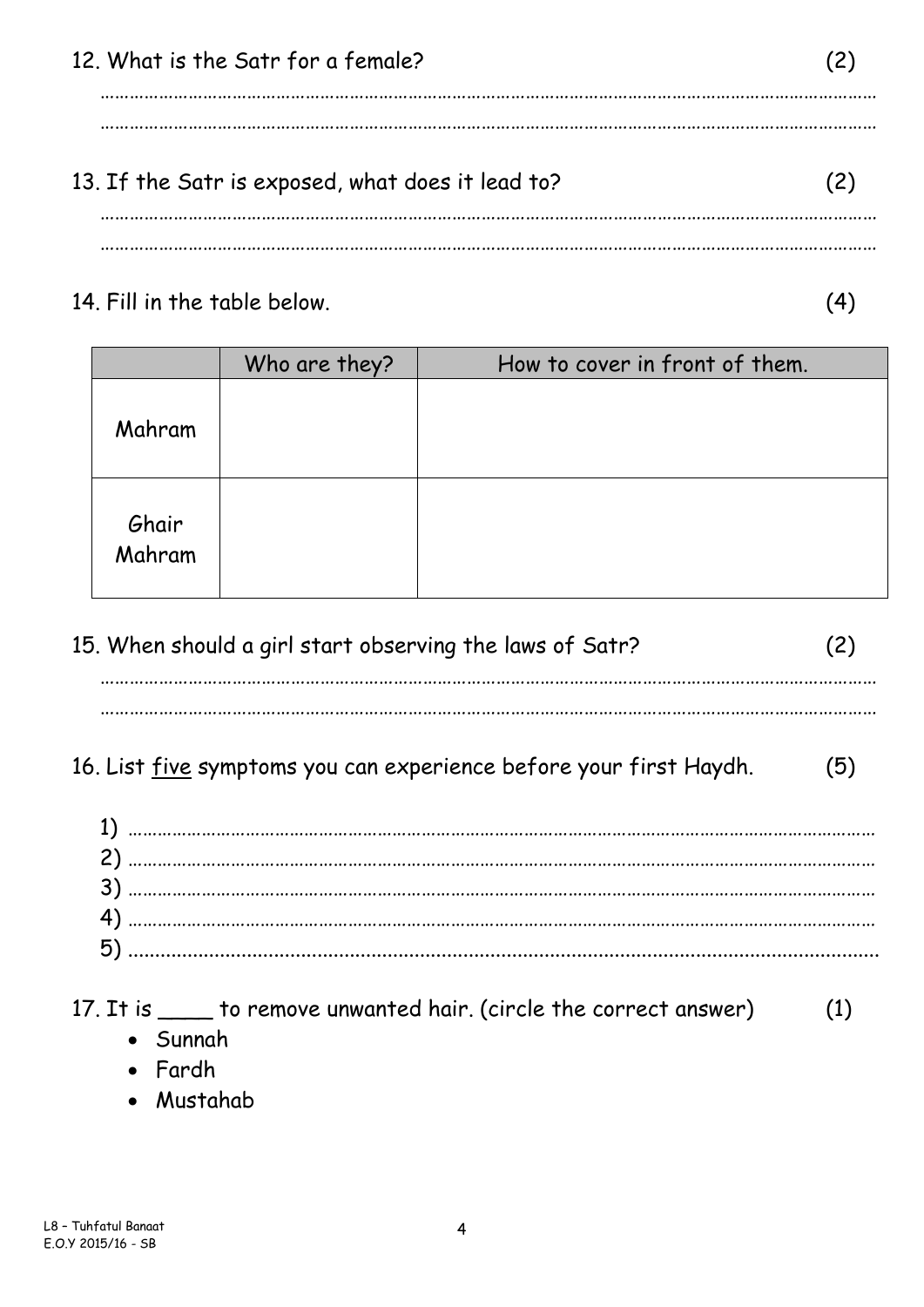| Clear or Milky | Yellow or Green | Brown |
|----------------|-----------------|-------|
|                |                 |       |
|                |                 |       |
|                |                 |       |
|                |                 |       |
|                |                 |       |

## 19. Write down three ways of maintaining hygiene during Haydh. (3)

| How you can maintain hygiene. |
|-------------------------------|
|                               |
|                               |
|                               |
|                               |

### 20. Write down the Sunnah method of making Ghusl. (8) *Two have been done for you.*

|               | Sunnah method of Ghusl                                                                                                                                                                                                                                                                      |
|---------------|---------------------------------------------------------------------------------------------------------------------------------------------------------------------------------------------------------------------------------------------------------------------------------------------|
|               | Make niyyah: "I am making Ghusl to purify myself from hadith-e-akbar<br>(major impurity).                                                                                                                                                                                                   |
| $\mathcal{P}$ |                                                                                                                                                                                                                                                                                             |
| 3             |                                                                                                                                                                                                                                                                                             |
| 4             | Make Istinjaa. Those who are using a shower should be extra careful.<br>Not being particular about this will result in the Ghusl being invalid.<br>Nabi (S.A.W) advised the females during his time to use a piece of<br>cloth for washing themselves so that no trace of impurity is left. |
| 5             |                                                                                                                                                                                                                                                                                             |
| 6             |                                                                                                                                                                                                                                                                                             |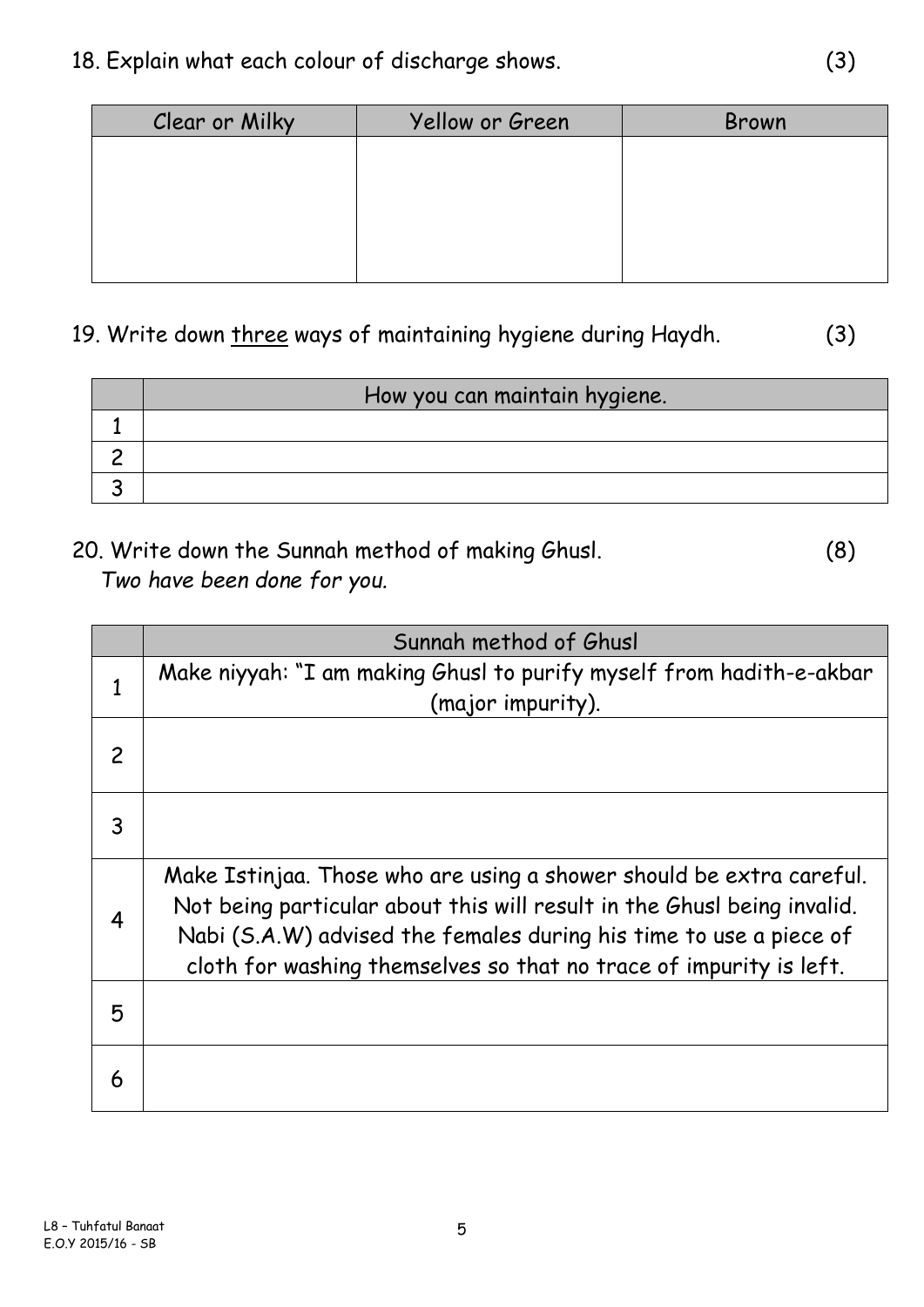### Section B

Read the following scenarios carefully and answer the questions related to them.

| Question<br>1                                        | Aysha has a habit of 5 days. She started her Haydh on the 2nd of<br>May at 4:00pm and continued bleeding till 15th May at 7pm. |     |  |  |
|------------------------------------------------------|--------------------------------------------------------------------------------------------------------------------------------|-----|--|--|
| Working<br>out:                                      |                                                                                                                                |     |  |  |
|                                                      |                                                                                                                                | (1) |  |  |
|                                                      | What are the total number of bleeding days?<br>(1)                                                                             |     |  |  |
|                                                      |                                                                                                                                |     |  |  |
|                                                      | How many days will be classed as Haidh/Istihadha?                                                                              | (1) |  |  |
|                                                      |                                                                                                                                |     |  |  |
|                                                      | How many fasts will Sabiha need to make up?<br>(1)                                                                             |     |  |  |
|                                                      |                                                                                                                                |     |  |  |
| What day and time will Sabiha have her Ghus!?<br>(1) |                                                                                                                                |     |  |  |
|                                                      |                                                                                                                                |     |  |  |
|                                                      | Will Sabiha need to do Qadha of any Salaah? If yes, which day's Salah?                                                         | (1) |  |  |
|                                                      |                                                                                                                                |     |  |  |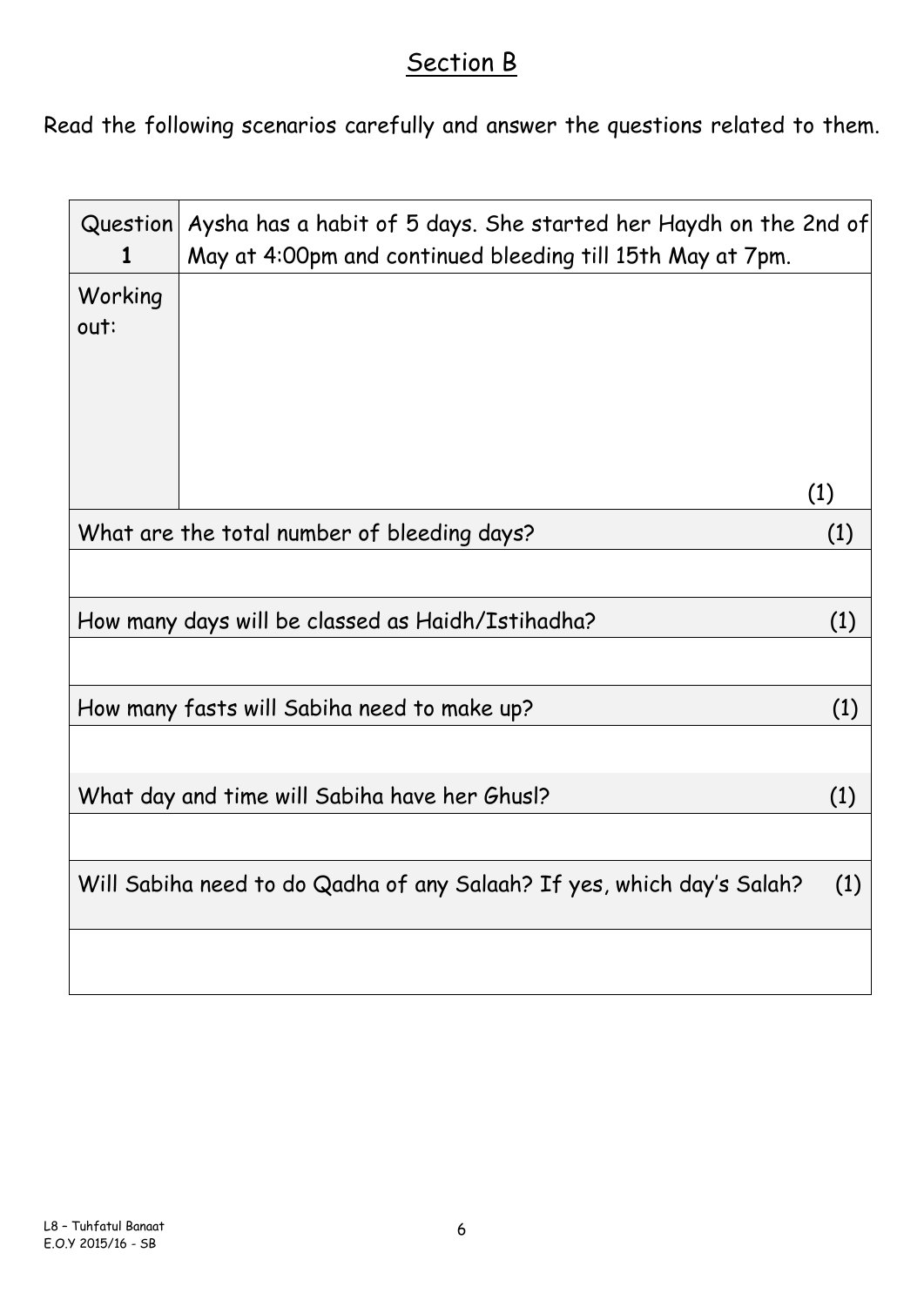| $\overline{2}$                                      | Question Hafsa started bleeding at 7:00am on Saturday 16th April and<br>stopped bleeding at 3:00pm on Tuesday 3:00am. |     |
|-----------------------------------------------------|-----------------------------------------------------------------------------------------------------------------------|-----|
| Working<br>out:                                     |                                                                                                                       |     |
|                                                     |                                                                                                                       | (1) |
|                                                     | What are the total number of bleeding days?                                                                           | (1) |
|                                                     |                                                                                                                       |     |
|                                                     | How many days will be classed as Haidh/Istihadha?                                                                     | (1) |
|                                                     |                                                                                                                       |     |
|                                                     | How many fasts will Hafsa need to make up?                                                                            | (1) |
|                                                     |                                                                                                                       |     |
| What day and time will Hafsa have her Ghus!?<br>(1) |                                                                                                                       |     |
|                                                     |                                                                                                                       |     |
|                                                     | Will Hafsa need to do Qadha of any Salaah? If yes, which day's Salah?                                                 | (1) |
|                                                     |                                                                                                                       |     |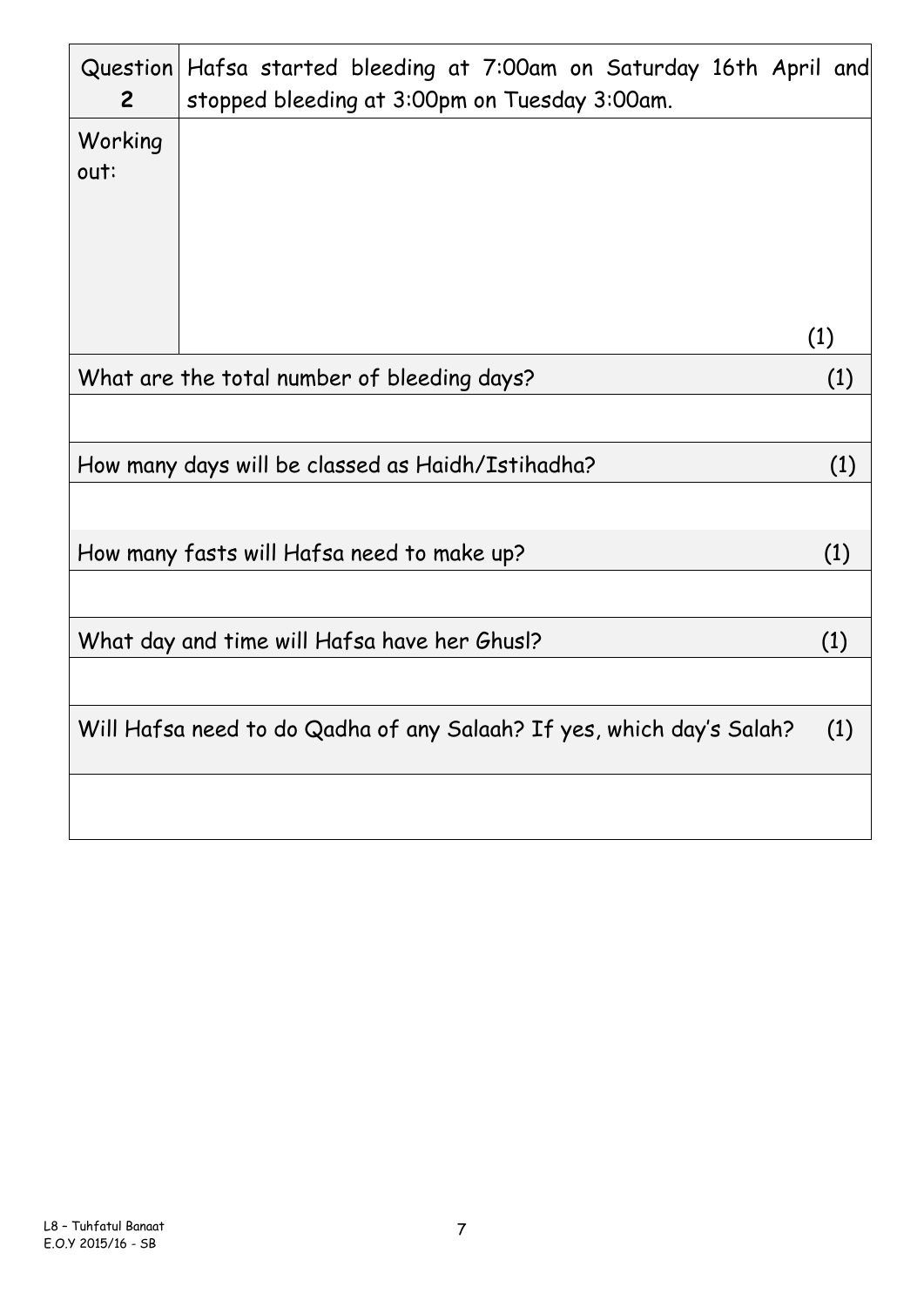| Question<br>3   | Fatimah started her Haidh for the first time on Saturday 1st July<br>at 1pm, she saw blood until Friday 7th July 5pm, then did not see<br>anything until Sunday 9th July and then saw blood again for 2 days<br>until Tuesday 11th July at 2pm. |     |
|-----------------|-------------------------------------------------------------------------------------------------------------------------------------------------------------------------------------------------------------------------------------------------|-----|
| Working<br>out: |                                                                                                                                                                                                                                                 |     |
|                 |                                                                                                                                                                                                                                                 | (1) |
|                 | What are the total number of bleeding days?                                                                                                                                                                                                     | (1) |
|                 |                                                                                                                                                                                                                                                 |     |
|                 | How many days will be classed as Haidh/Istihadha?                                                                                                                                                                                               | (1) |
|                 |                                                                                                                                                                                                                                                 |     |
|                 | How many fasts will Fatimah need to make up?                                                                                                                                                                                                    | (1) |
|                 |                                                                                                                                                                                                                                                 |     |
|                 | What day and time will Fatimah have her Ghus!?                                                                                                                                                                                                  | (1) |
|                 |                                                                                                                                                                                                                                                 |     |
|                 | Will Fatimah need to do Qadha of any Salaah? If yes, which day's Salah?                                                                                                                                                                         | (1) |
|                 |                                                                                                                                                                                                                                                 |     |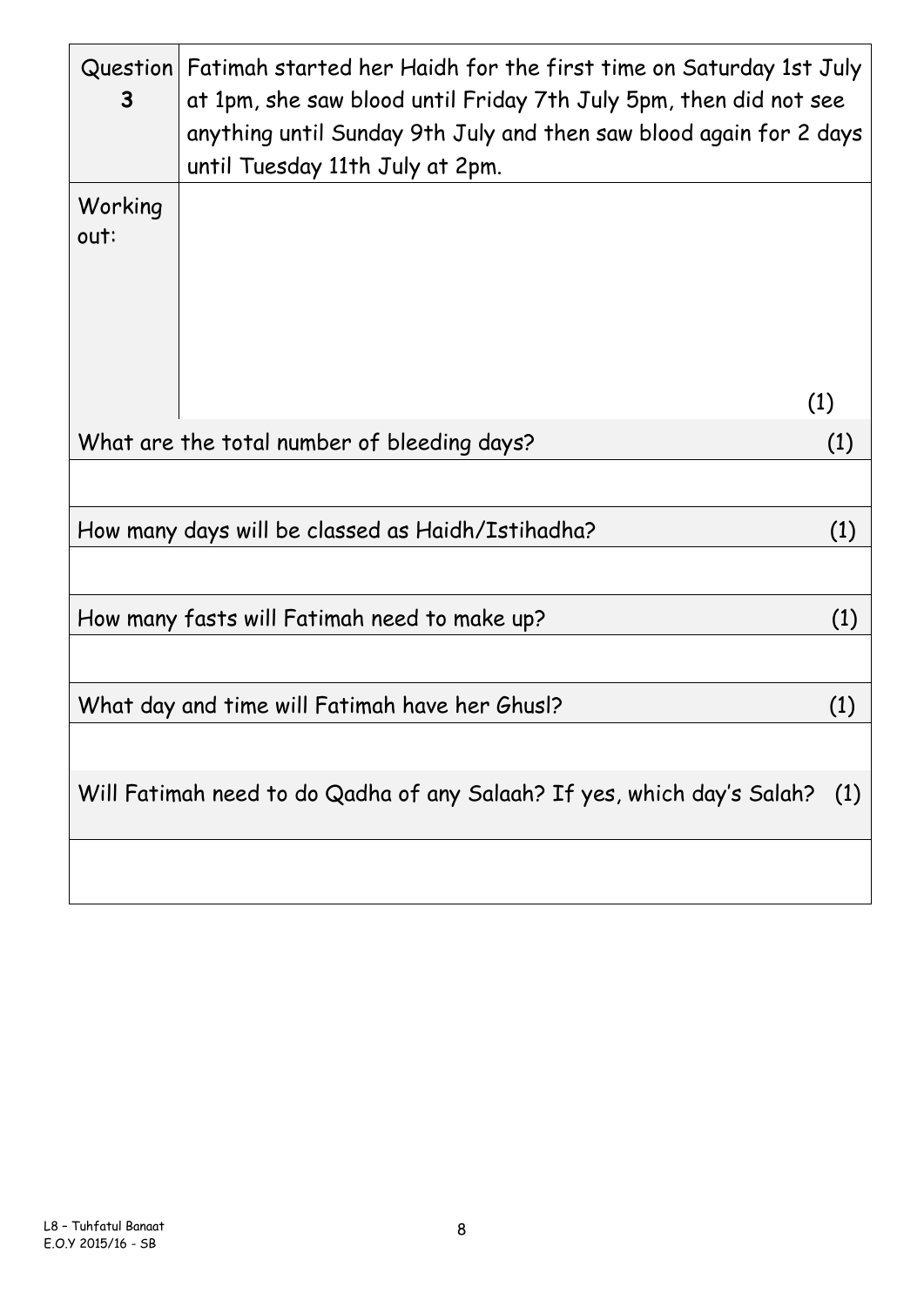### Section C

- 1. Multiple choice *Circle the correct answer.* (4)
	- A. If Haydh stopped just before the expiry time of a Salaah e.g. 15 minutes before the time of Dhuhr expires, then what is the ruling for Salaah?
		- ➢ Immediately take ghusl and perform the Dhuhr Salaah.
		- ➢ Perform Dhuhr Salaah without having a Ghusl.
		- ➢ Immediately take a Ghusl and don't perform Dhuhr Salaah.
	- B. Maryam puts on a pad at Dhuhr time on the last day of her Haydh. At Asr time, she noticed that the pad was clean. In such an instance we will say that her Haydh finished at the time she put on her pad (Dhuhr time). What will the ruling of Dhuhr Salaah be?
		- ➢ Must read Salaah immediately.
		- ➢ Take Ghusl immediately and perform Qadha.
		- ➢ Salaah is forgiven
	- C. If Haydh starts during a Salaah time, and the Salaah was not performed as yet, what will the ruling be?
		- ➢ Qadha is necessary.
		- ➢ Salaah is not forgiven.
		- $\triangleright$  It is forgiven and Qadha is not necessary.
	- D. If Mariya's Haidh commenced at 9.30pm, and Iftaar is at 9.34pm. Will she need to do Qadha of this fast?
		- ➢ Yes
		- $\triangleright$  She has a choice
		- ➢ No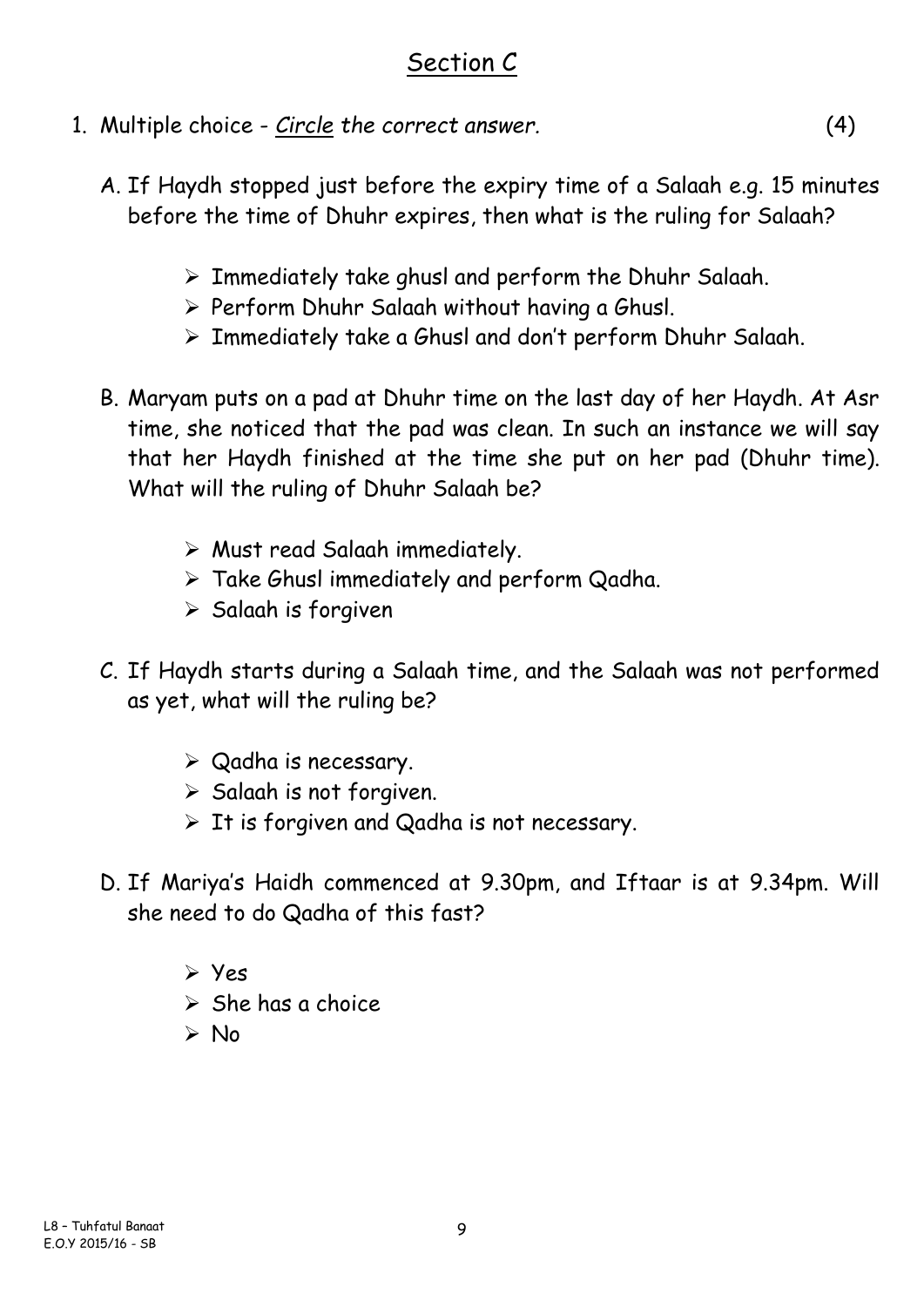2. Complete the table regarding Salah times. (6)

|                | Salaah  | Beginning time | Ending time |
|----------------|---------|----------------|-------------|
|                | Zuhr    |                |             |
| $\overline{c}$ | Asr     |                |             |
| 3              | Maghrib |                |             |

3. Write down the Makrooh times for performing the following Salaah. (3)

|                | Salaah  | Makrooh time |
|----------------|---------|--------------|
|                | Asr     |              |
| $\overline{2}$ | Maghrib |              |
| ્ર             | Esha    |              |

4. The shadow of a 1 metre stick at the time of Zawaal was 10cm. What will the size of the shadow be when Dhuhr time ends? Clearly show your working out.

(2)

| Working out | Answer |
|-------------|--------|
|             |        |
|             |        |
|             |        |

5. What does the fo,llowing statement mean: "Fasting during Haydh is not allowed, but not forgiven." (2)

…………………………………………………………………………………………………………………………………………… ……………………………………………………………………………………………………………………………………………